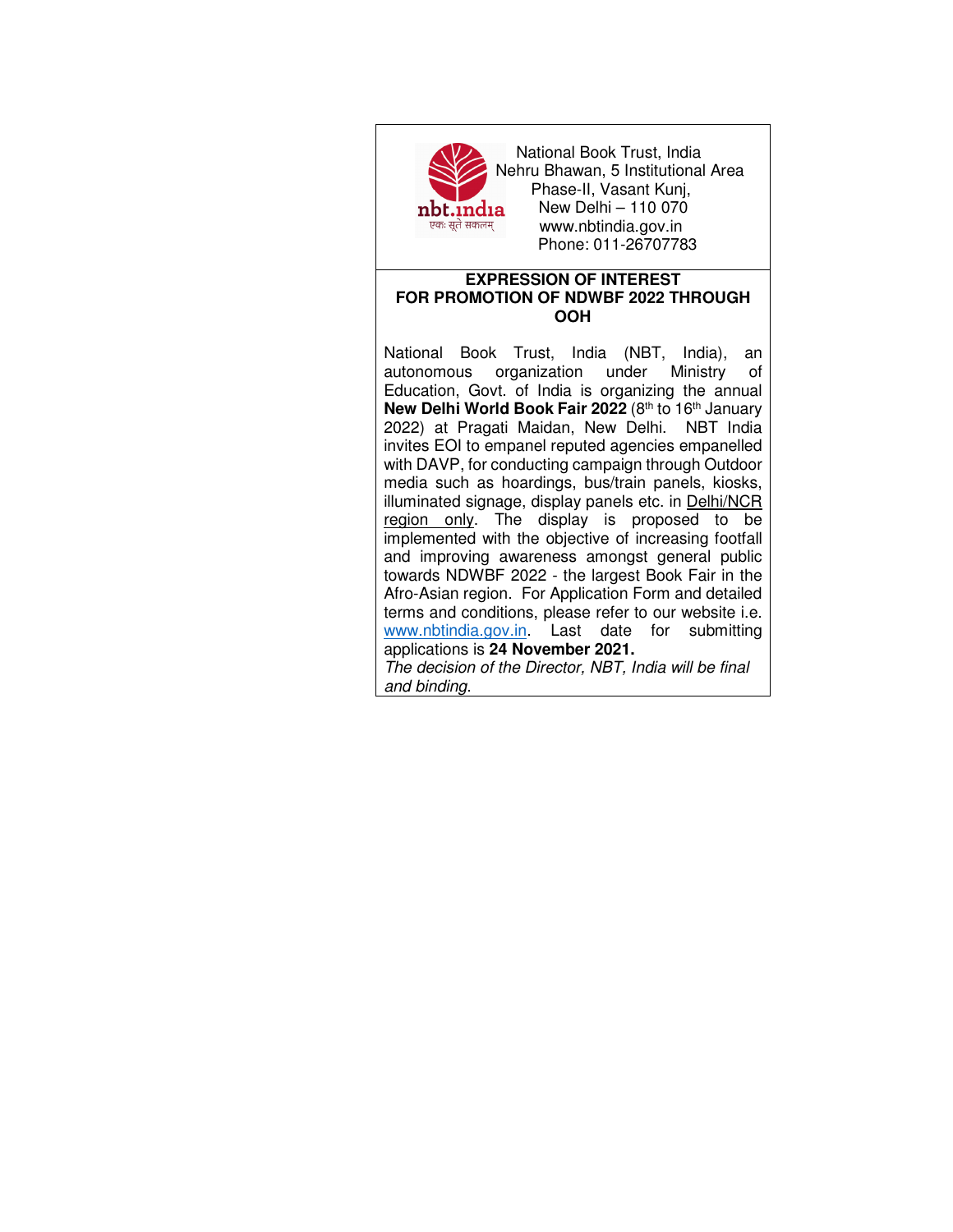# **Application Form**

For of Agencies, empanelled with DAVP, for Outdoor Campaign of NDWBF 2022 through hoardings, bus/train panels, kiosks, illuminated signage, display panels etc.

| SI.No          | <b>Particulars</b>                                                                                     | Details (mention the page nos./flag<br>of the supporting documents) |
|----------------|--------------------------------------------------------------------------------------------------------|---------------------------------------------------------------------|
| $\overline{1}$ | Name of the Agency                                                                                     |                                                                     |
| $\overline{2}$ | Year of Establishment                                                                                  |                                                                     |
| 3              | Address of Registered Office                                                                           |                                                                     |
| 4              | Company profile                                                                                        |                                                                     |
| 5              | Contact details of CEO/head of the<br>agency                                                           |                                                                     |
| 6              | Work Experience (provide details of<br>Govt./Ministries/PSU other clients with<br>proofs - work order. |                                                                     |
| $\overline{7}$ | Undertaking as per point 3 of Terms &<br>Conditions (enclose copy of<br>undertaking)                   |                                                                     |
| 8              | PAN No. (enclose copy)                                                                                 |                                                                     |
| 9              | <b>GSTN Registration Certificate</b><br>(enclose copy)                                                 |                                                                     |
| 10             | <b>DAVP Registration Certificate</b><br>(enclose copy)                                                 |                                                                     |
| 11             | Your Offer of sites to NBT for NDWBF<br>2021                                                           |                                                                     |
| 12             | FOCs, if any                                                                                           |                                                                     |

 $\Box$  I have read all the terms and conditions.

**Signature with stamp**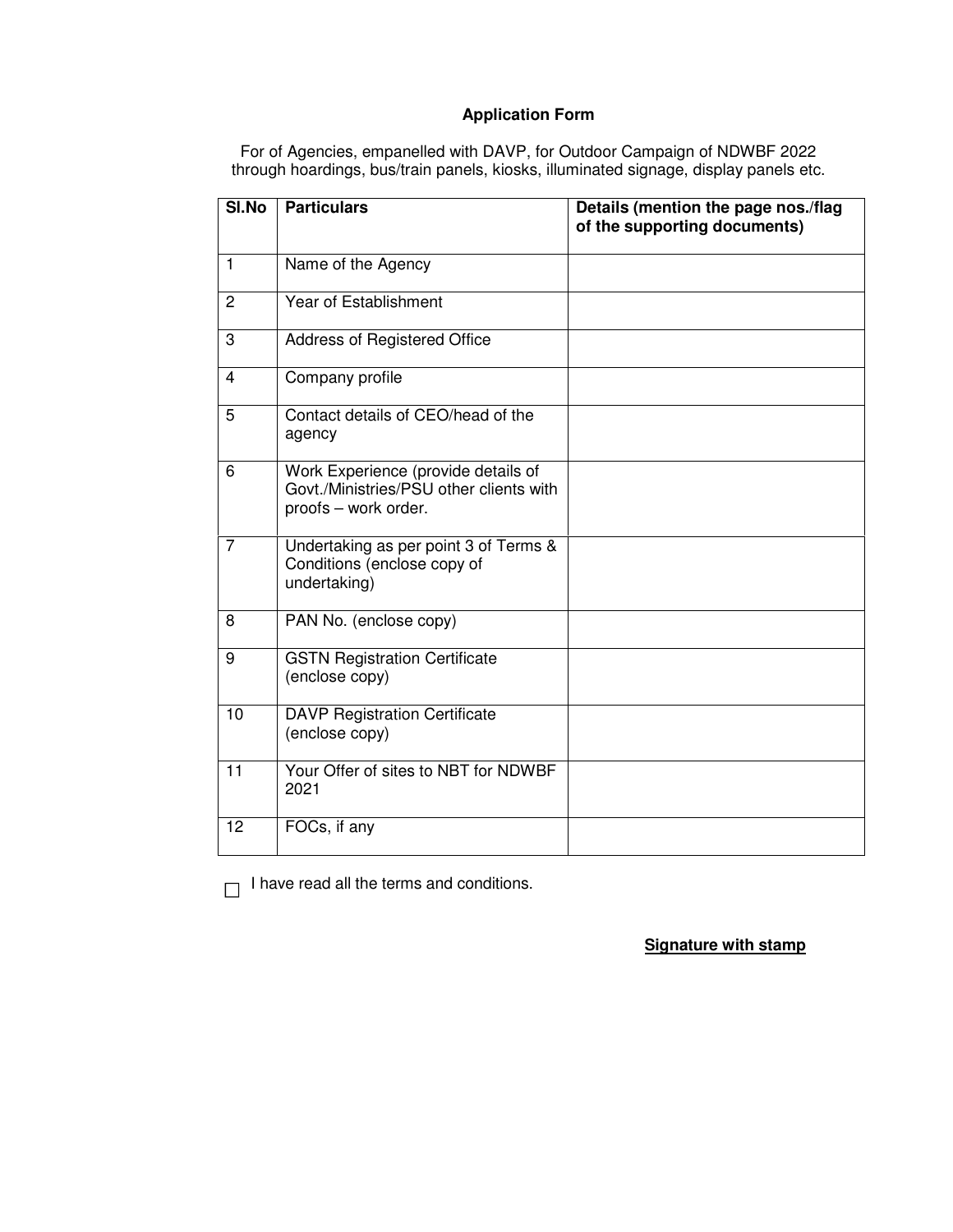## **TERMS & CONDITIONS**

- 1. The general period of display will be between 15 December 2021 to 16 January 2022. The actual date will be communicated at the time of work order. The display should be strictly put up for the time period as per the Release Order issued.
- 2. Each agency needs to provide the DAVP letter under which it is empanelled and applicable for current period. The name of the agency should match the Empanelled DAVP letter.
- 3. Certificate of permission for installation from SDMC/NDMC/MCD etc., or any other govt. body should be enclosed.
- 4. Each agency should provide an undertaking stating the agency is empanelled with DAVP and stating that in case there is any issue of permissions from Govt. for any site provided by the agency, then in that case the Agency (Your name) is solely responsible for clearing it. The National Book Trust, India will not be involved in any manner.
- 5. The payment against the bill raised by the agency will be subject to the physical audit and monitoring by a Govt. agency.

#### 6. **Please ensure that the GST number of NBT and your company is clearly mentioned on the invoice submitted by you**.

- 7. A Screening Committee will finalize the sites, as per NBT's requirements, objectives and parameters of NDWBF 2022. Their decision will be final and binding.
- 8. Only DAVP rates of the sites as per the DAVP letter will be followed. No commercial rate will be entertained.
- 9. The bidding firm/agency should not have been blacklisted /deregistered or debarred by any Govt. department/Institution.
- 10. Affidavit in original from Govt. Notary that the bidding firm/agency has not been blacklisted or debarred by any Govt. department/Institution in the past.

#### **11. Force Majeure**

- a) Both parties shall not be liable for forfeiture of its performance security, liquidated damages, or termination for default if and to the extent that it's delay in performance or other failure to perform its obligations under the Contract is the result of an event of Force Majeure.
- b) For purposes of this clause, ˝Force Majeure˝ means an event beyond the control of both the parties and not involving both parties fault or negligence and not foreseeable.
- c) Such events may include, but are not restricted to, acts of NBT in its sovereign capacity, wars or revolutions, fires, floods, epidemics, quarantine restrictions, and freight embargoes.